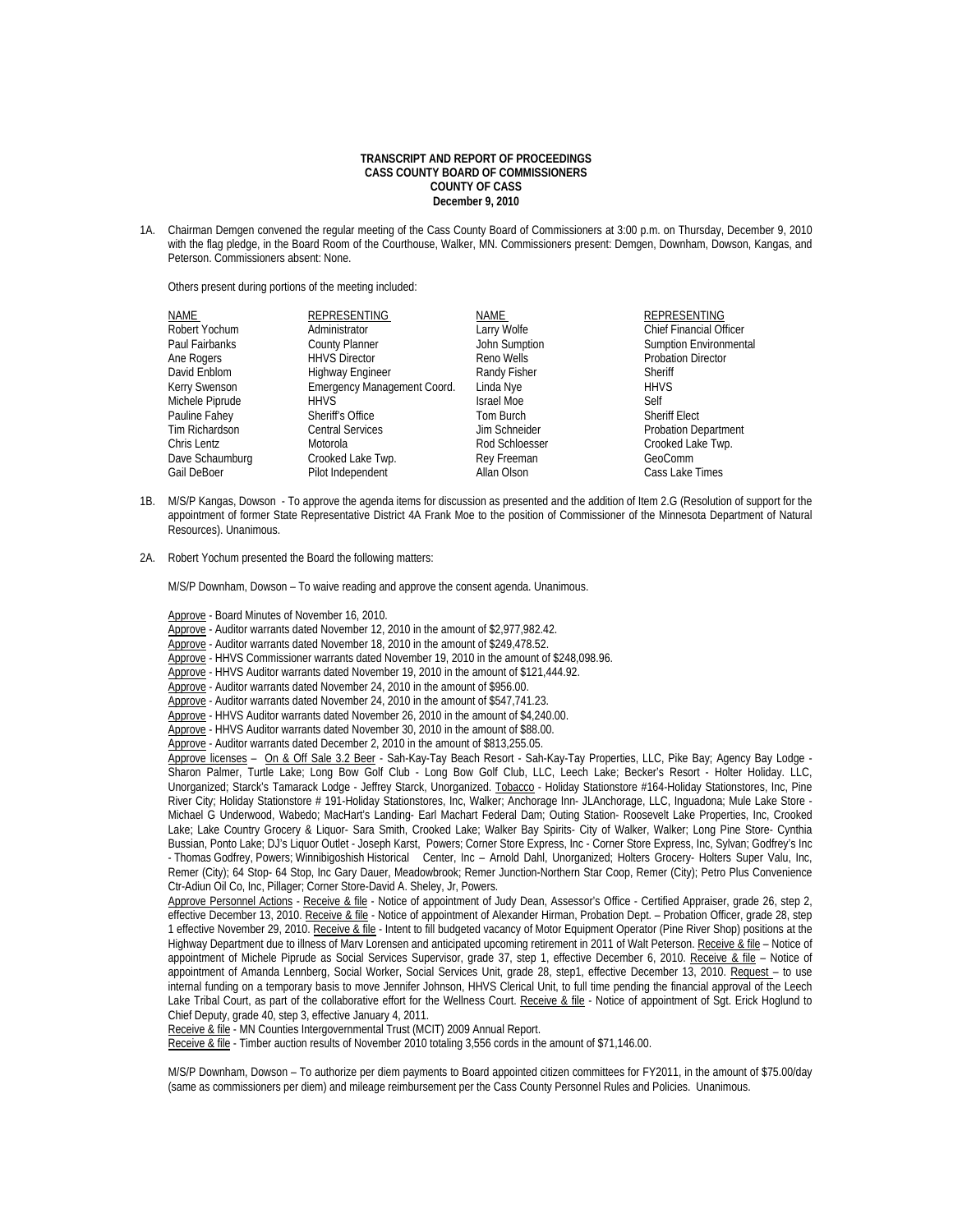M/S/P Downham, Dowson – To approve the daily meal and incidental expense reimbursement for FY2011 - The base daily per diem M&IE rate is \$46.00. Locality does not apply when no overnight travel is involved. The daily per diem M&IE rates for overnight travel in Minnesota are: Olmstead County – up to \$51 per day; Dakota and St. Louis County – up to \$56 per day; Hennepin County and Ramsey County – up to \$71 per day; All other localities in Minnesota – up to \$46 per day. Must be accompanied by an itemized receipt. For localities outside Minnesota, see per diem table on Cass County website, or obtain copy at the Auditor-Treasurer's Office, effective January 1, 2011. Unanimous.

 Receive & file - November 2010 Cass County EDC Activity Report. Approve - Payment (Invoice No. 6221) to Iverson Reuvers, LLC in the amount of \$9,641.30 as uninsured claim cost (Netter Case). Receive & file - 2010 MCIT dividend payment in the amount of \$290,042.00.

 M/S/P Downham, Dowson - To award Projects #1, #2, and #3 to Gary Sexton for \$17,250, Project #4 to Lott Excavating for \$6,700 with additional fill at \$8.00 per CUYD, Project #5 to Outdoor Creations & Renovations for \$6,510 with additional fill at \$9.00 per CUYD, Project #6 to Outdoor Creations & Renovations for \$7,295 with additional fill at \$9.00 per CUYD, Project #7 to Outdoor Creations & Renovations for \$3,430 with additional fill at \$8.00 per CUYD, Project 8 to Outdoor Creations & Renovations for \$7,860 with additional fill at \$8.00 per CUYD, and Project #9 to Outdoor Creations & Renovations for \$13,886 with additional fill at \$9.00 per CUYD. Unanimous.

| <b>Bidder Name</b>       | # 1      | # 2 | #3                 | #4          | # 5         | # 6         | #7          | # 8         | #9          |
|--------------------------|----------|-----|--------------------|-------------|-------------|-------------|-------------|-------------|-------------|
| Sawyer Timber            |          |     | \$22,500.          |             |             |             |             |             |             |
| <b>Gary Sexton</b>       | \$2.500. |     | \$2,000. \$12,750. |             |             |             |             |             |             |
| <b>Outdoor Creations</b> |          |     |                    | \$7.495.    | \$6.510.    | \$7,295.    | \$3,430.    | \$7.860.    | \$13,886.   |
|                          |          |     |                    | \$9.00/CUYD | \$9.00/CUYD | \$9.00/CUYD | \$8.00/CUYD | \$8.00/CUYD | \$9.00/CUYD |
| Lott Excavating          |          |     |                    | \$6.700.    | \$6.900.    |             |             |             |             |
|                          |          |     |                    | \$8.00/CUYD | \$8,00/CUYD |             |             |             |             |
| Wolske Const.            |          |     |                    |             |             |             | \$9.065.    |             |             |
|                          |          |     |                    |             |             |             | \$9.50/CUYD |             |             |

Approve - Resolution No. 62-10 for final payment on Contract No. 60207 SAP11-602-07 for culvert replacement on CSAH #2.

 Commissioner Downham offered Resolution No. 62-10 and moved its adoption, Commissioner Dowson seconded: WHEREAS: Contract No. 60207 (SAP 11-602-07) has in all things been completed, and the County Board being fully advised in the premises, NOW THEN BE IT RESOLVED, that we do hereby accept said completed project for and in behalf of the County of Cass and authorize final payment as specified herein.

Resolution No. 62-10 was adopted by majority vote: Ayes: Demgen, Downham, Dowson, Kangas, Peterson. Nays: None.

 Approve - Resolution No. 63-10 for final payment on Contract No. 61104 SAP11-611-04 and CP 2010-1(155) for pavement preservation (CSAH 11), aggregate base/bituminous surfacing (CR155).

Commissioner Downham offered Resolution No. 63-10 and moved its adoption, Commissioner Dowson seconded:

WHEREAS: Contract No. 61104 (SAP 11-611-04 and CP 2010-1(155)) has in all things been completed, and the County Board being fully advised in the premises,

NOW THEN BE IT RESOLVED, that we do hereby accept said completed project for and in behalf of the County of Cass and authorize final payment as specified herein.

Resolution No. 63-10 was adopted by majority vote: Ayes: Demgen, Downham, Dowson, Kangas, Peterson. Nays: None.

Approve - Resolution No. 64-10 for final payment on Contract No. 59603 SP 11-596-03 for bituminous resurfacing on Sucker Bay Road.

 Commissioner Downham offered Resolution No.64-10 and moved its adoption, Commissioner Dowson seconded: WHEREAS: Contract No. 59603 (SP 11-596-03) has in all things been completed, and the County Board being fully advised in the premises, NOW THEN BE IT RESOLVED, that we do hereby accept said completed project for and in behalf of the County of Cass and authorize final payment as specified herein.

Resolution No. 64-10 was adopted by majority vote: Ayes: Demgen, Downham, Dowson, Kangas, Peterson. Nays: None.

Receive and file - Monthly HHVS Cash Accounts Report to date, October 31, 2010 in the amount of \$9,057,522.

 Approve - HHVS ongoing Group Residential Housing non financial Agreements for January 1, 2011-December 31, 2012 - Donald and June Hanson; Wayne and Janell Hasty; Timothy and Tangi Kunnari; Donald and Robyn Hummer; Kim Marlow-Vetch; Jerry and Judith Sawyer; Allen and Linda Selvaag; John and Teresa Smith; Trish Danielowski/Ellen McGregor; Kurt Kittleson/Leeann Hanson; Gaylen and Delores Hoehne; Janell Kramer/Bruce Fahlen; Merle Johnson; Angie Krushe; Ed Bettino; Liz Wheeler; Sue Bendsen; Larry Bunnel; Cesca Vogel; Jim Rogen; REM North Star , Inc.

Approve - HHVS ongoing agreements for Interpreter Services for January 1, 2011- December 31, 2011- Peggy Dolney at \$37/hour; Tanya Hoting Mrazek at \$42/hour.

Approve - HHVS ongoing 2011 contract with Rural Minnesota CEP, to provide MFIP Employment Services and Diversionary Work Program, for \$349,284, effective January 1, 2011-December 31, 2011.

 Approve - HHVS ongoing non financial contract with the Minnesota Chippewa Tribe, to provide MFIP Native Employment Services and Diversionary Work Program to tribal recipients, effective January 1, 2010-June 30, 2011.

Approve - HHVS contract for Medical Consultant with Burton Haugen, MD, for January 1, 2011-December 31, 2011, not to exceed \$2,000.00.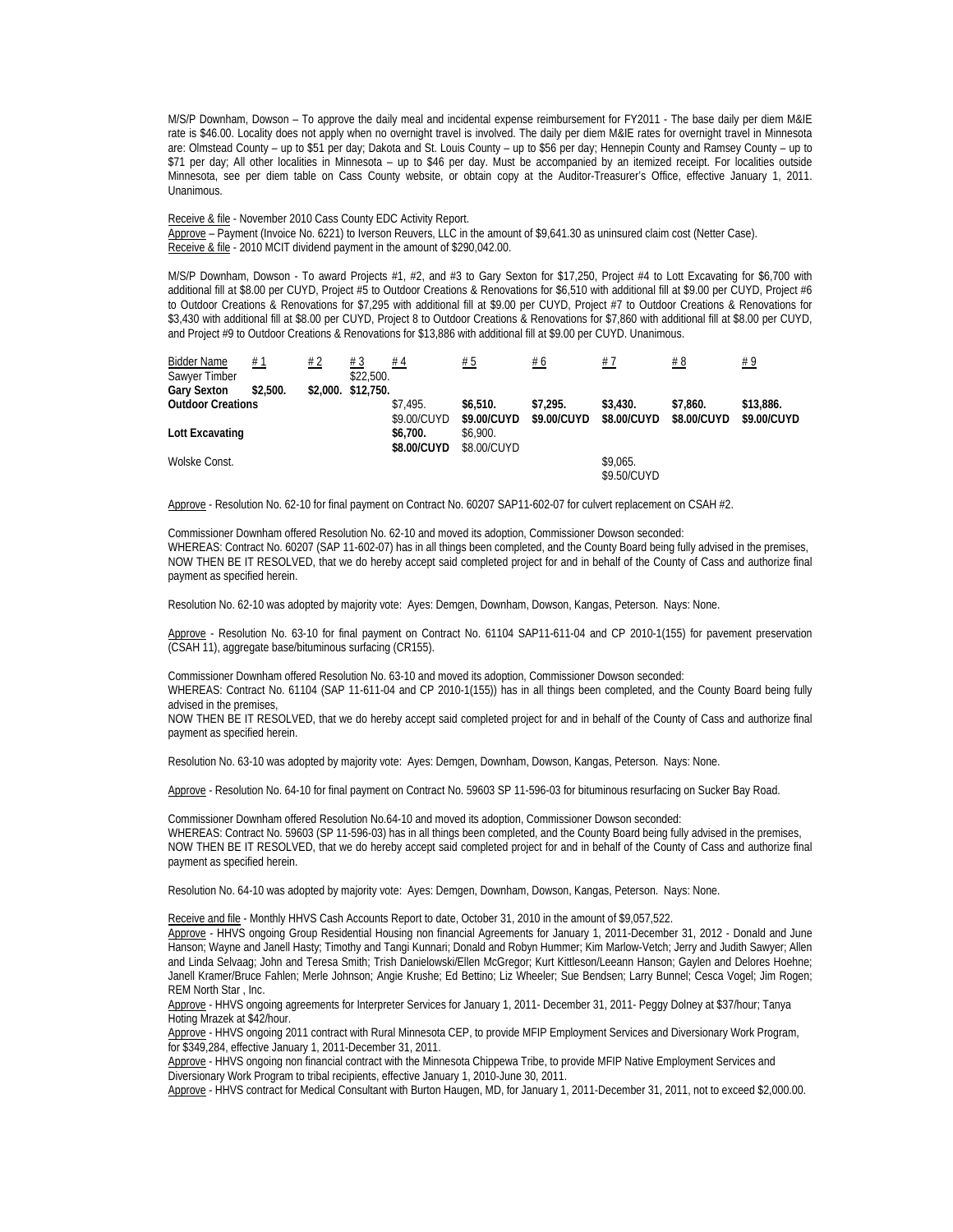Approve - HHVS 2011 Purchase of Service Agreement for Case Management Supervision/Consultation with: Sarah Tarutis, NP, for Adult Mental Health Services, for two hours each month, not to exceed \$3,000.

Accept - Donation to HHVS in the amount of \$1,000 in gift cards for families in need from the Angels of St. Agnes Catholic Church in Walker. Approve - Request to transfer the existing easement issued to James and Patricia Negaard to The Shores At Pine Point, LLC, Gold Country Properties LLC, and Israel and Nicole Moe.

 Approve - Purchase pagers with the 5% match (\$825) for the Pine River Fire Department Voice Pager Grant (EMW-2009-FO-01827) from FEMA (total awarded amount \$16,500).

 M/S/P Downham, Dowson – To approve apparent low bid on Bid Package #1Solar Hot Water System to KMI Mechanical in the amount of \$94,223.00, and further, to reject bids for Bid Package #2 Wind Tower & Electrical Improvements, and Bid Package #3 Window Replacement Unit Pricing for the Deep Portage Learning Center – Energy Efficiency & Conservation Improvements. Unanimous.

| <b>Bidder</b>              | Bid Package #1<br>Solar Hot Water System | Bid Package #2<br>Wind Tower | Bid Package #3<br>Window Replacement                |
|----------------------------|------------------------------------------|------------------------------|-----------------------------------------------------|
|                            |                                          | & Electrical Improvements    | Unit Pricing                                        |
| KMI Mechanical             | \$94,223.00                              |                              |                                                     |
| Renewable Natural Energies |                                          | \$127,186.49                 |                                                     |
| Keupers, Inc.              |                                          |                              | \$2,820.(Casement Window)<br>\$2,500.(Fixed Window) |

2B. Administrator Yochum summarized the Ad-Hoc Committee of the Board (Downham, Peterson) Dog Control Meeting of November 16, 2010. Items discussed were the statutory options for cities, townships, and counties, existing Cass County dangerous dog enforcement, and neighboring counties survey on dog control methods.

M/S/P Peterson, Kangas – To approve the recommendation of the Ad-Hoc Committee: to maintain the present policy of countywide enforcement of the dangerous dog statute, to refer animal control ordinance requests to Cass County Townships or Cities, and to refer Leech Lake Band members to the Leech Lake Band Animal Control Office. Unanimous.

2C. Administrator Yochum reported on the Personnel Committee of the Board (Demgen, Dowson) meeting of December 3, 2010. Items discussed were: labor negotiations with Operating Engineers Local 49 Highway Unit; a committee response to AFSCME units scheduled for December 17, 2010; the Sheriffs Office 2011 staffing plan including creating a shift commander position and not filling a sergeant position vacancy created by the appointment of Erick Hoglund to Chief Deputy; the 2011 reduction in hours; and the 2011 elected official wages.

M/S/P Downham, Peterson – To approve the recommendation of the Personnel Committee to authorize a grade rating review from PEHRP for a Sheriff's Office Shift Commander as an exempt supervisory position. Unanimous.

 M/S/P Kangas, Dowson – To approve the recommendation of the Personnel Committee to table the 2011 reduction in hours until the regular meeting of Tuesday, December 21, 2010 – as part of the final 2011 budget adoption. Unanimous.

2D. Mr. Yochum presented draft changes to the Cass County Fee Schedule dated January 16, 2007, and requested Board action to establish a public hearing on the same for Tuesday, January 4, 2011.

M/S/P Peterson, Kangas – To establish a public hearing to consider any changes to the Cass County Fee Schedule on Tuesday, January 4, 2011, during the meeting which begins at 9:00 a.m., in the Commissioner's Board Room, 1st floor Courthouse Annex, Walker, Minnesota. Unanimous.

2E. Administrator Yochum presented a resolution that establishes elected Department Head compensation for 2011.

M/S/P Kangas, Dowson – To approve the recommendation of the Personnel Committee to table the 2011 elected department head wages until the regular meeting of Tuesday, December 21, 2010 – as part of the final 2011 budget adoption. Unanimous.

2F. Administrator Yochum presented the resolution that establishes the Board of Commissioners compensation for 2011.

M/S/P Kangas, Dowson – To approve the recommendation of the Personnel Committee to table the 2011 County Board of Commissioners wages until the regular meeting of Tuesday, December 21, 2010 – as part of the final 2011 budget adoption. Unanimous.

2G. Administrator Yochum reported that Governor-elect Mark Dayton is considering various appointments to State Commissioner positions.

Commissioner Dowson offered Resolution No. 65-10 and moved its adoption, Commissioner Downham seconded:

BE IT RESOLVED: that the Cass County Board of Commissioner's of Walker, Minnesota hereby recommend that former State Representative District 4A Frank Moe be appointed to the position of Commissioner of the State of Minnesota Department of Natural Resources.

Resolution No. 65-10 was adopted by majority vote: Ayes: Demgen, Downham, Dowson, Kangas, Peterson. Nays: None.

3A. HHVS Director Ane Rogers presented the Child Placement Costs for October 2010 in the amount of \$193,769.

M/S/P Dowson, Peterson – To receive & file the Child Placement Costs for October 2010 in the amount of \$193,769. Unanimous.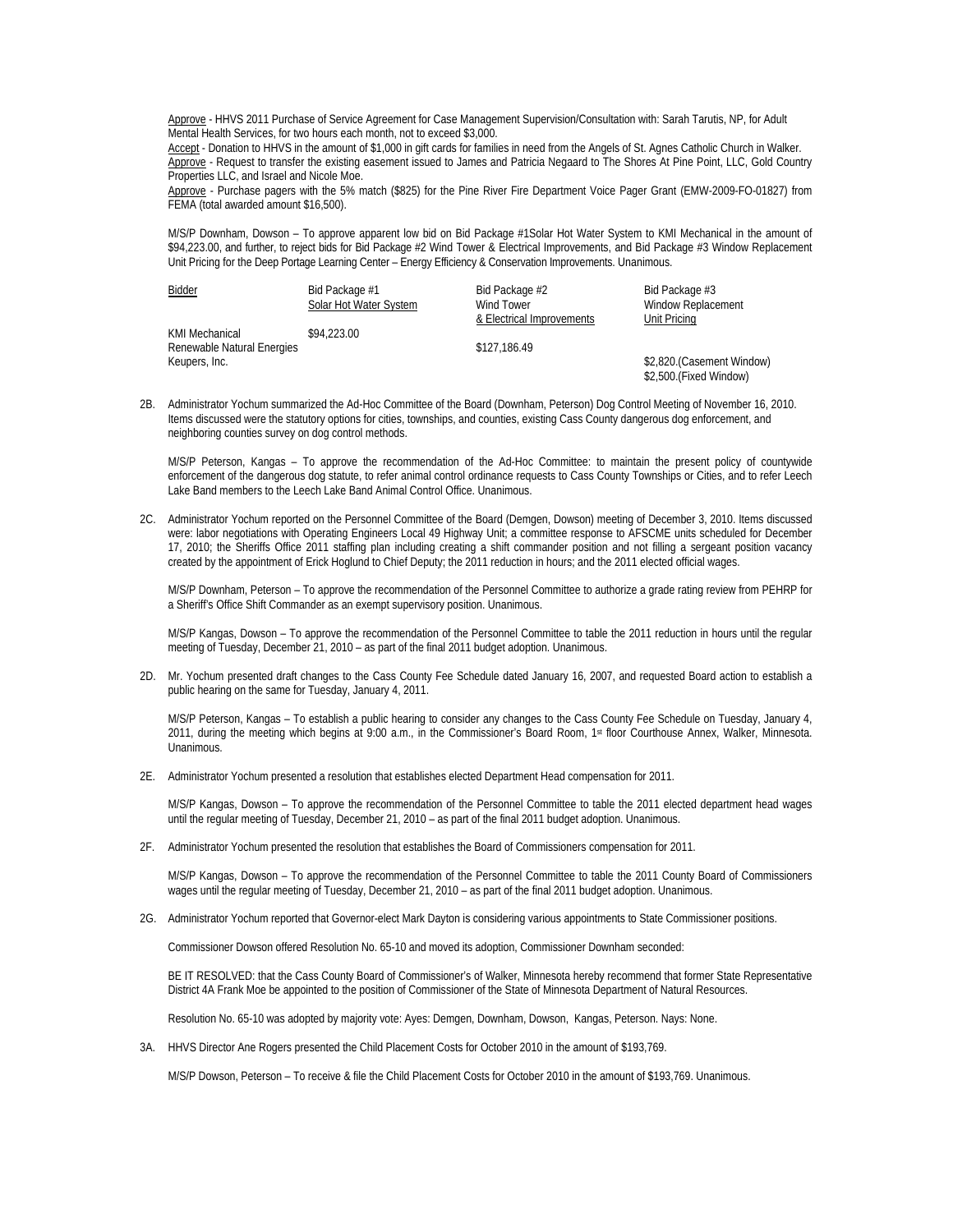3B. Ane Rogers and Reno Wells presented the annual Cass County Screening Team Report. Mr. Wells discussed the 40 cases screened from September 2009 through September 2010 - by agency, by age, by gender and by chemicals involved. Mr. Wells presented Resolution No. 66- 10 establishing the 2011 Cass County Screening Team for Out-of-Home Placements and thanked the Board for its participation.

Commissioner Peterson offered Resolution No. 66-10 and moved its adoption; Commissioner Dowson seconded:

## Resolution Establishing the 2011 Cass County Screening Team for Out-of Home Placements

WHEREAS, The out-of-home placement of children is an interdisciplinary, and multi-jurisdictional process, and WHEREAS, Coordination of all available resources is necessary to benefit affected families, and the interests of the public at large, and WHEREAS, County Boards of Commissioners bear part of the responsibility to effectively administer related Federal, and State Law. NOW THEREFORE, BE IT RESOLVED,

- 1. That the County of Cass hereby establishes the 2011 Cass County Screening Team:
	- a. Health, Human, and Veterans Service Director Reno Wells (Chair)
	- b. Probation Director or designee
	- c. Leech Lake Band Appointee<br>d. Mental Health Professional –
	- Mental Health Professional Karen Holle
	- e. Guardian Ad Litem Designee
	- f. County Board Member
	- g. County Attorney or designee
	- **Cass County Sheriff or designee**
	- i. Cass County Social Services Team Leader (to be appointed by HHVS Director)
	- 2. That the County of Cass hereby assigns all applicable administrative authority for the out-of-home-placement of children to the Cass County Screening Team.
	- 3. That the Cass County Screening Team shall submit a status report at least annually to the Board of Commissioners and the District Court.
	- 4. That this resolution is effective upon its adoption.

Resolution No. 66-10 was adopted by majority vote: Ayes: Demgen, Downham, Dowson, Kangas, Peterson. Nays: None.

3C. Ms. Rogers reported back on the tabled 2011 Cass County/Leech Lake Reservation Family Services Collaborative Initiative, Inc. Interagency Agreement. Director Rogers reviewed the Cass County contributions – Community Services Act (CCSA) funds up to \$33,000 for the position of Children's Mental Health Coordinator (One half of the amount to be paid upon receipt of itemized invoice for services provided January through June, 2011. Second half to be paid within the limits of available funding, after July 1, 2011 and upon separate County Board approval). identified savings in out-of-home placement costs up to \$25,000 for Mental Health services (One half of the amount to be paid upon receipt of itemized invoice for services provided January through June, 2011. Second half to be paid within the limits of available funding, after July 1, 2011 and upon separate County Board approval), and a contribution of \$5,000.00 to the Cass County/Leech Lake Reservation Children's Initiative. Unanimous.

M/S/P Dowson, Kangas – To approve the 2011 Cass County/Leech Lake Reservation Family Services Collaborative Initiative, Inc. Interagency Agreement for Fiscal Year 2011 as presented. Unanimous.

- 3D. Ms. Rogers presented a South Country Health Alliance Transition Report: New PMAP plans will be Blue Plus, Medica, & UCare which are the same plans that HHVS had prior to SCHA; Mailed out 997 PMAP open enrollment packets with approximately 50% of the mailing cost is federally reimbursable; Mailed out 88 MSHO (MN Senior Health Options) open enrollment packets with the only change in MSHO plans is that SCHA is no longer available, Blue Plus, Medica, & UCare had provided this option before and will continue to do so; Effective January 1, 2011 the only health plan available to disabled people under 65 will be Medica—SCHA is ending and Blue Plus has terminated their contract for this eligibility group, with most of these clients will change to fee-for-service with their enrollment in a health plan is optional; If clients don't choose a PMAP plan, they will be fee-for-service for January and possibly February as well; If clients choose a plan and then decide they don't like it, they can change to a different plan if they do so within 60 days. Mr. Rogers also noted that HHVS has had a good response with clients choosing their health plan and also many phone calls from clients with questions. No action necessary.
- 3E. HHVS Collections Supervisor Linda Nye discussed the establishment of a new HHVS collection fee and guidelines for all accounts referred to HHVS. The purpose of the fee would be to encourage prompt payments and to offset a portion of the costs to collect delinquent accounts. **P**ursuant to Minnesota Statute 373.41 a one time fee of \$35.00 could be charged to all accounts referred to Cass County HHVS Collections Unit. Ms. Nye added that the fee could be applied to any new or existing account with a balance in excess of \$25.00. The fee could apply to all debt types including but not limited to public assistance overpayments, detox fees, parental fees, public health fees and child care overpayments. Excluded from the policy could be public assistance overpayments created by worker error as defined by Minnesota Department of Human Service rules, or other debts excluded by statute. All existing accounts could be sent written notice of the new fee.

M/S/P Downham, Kangas – To approve the addition of the proposed HHVS collection fee to the public hearing related to fees scheduled on Tuesday, January 4, 2011, during the meeting which begins at 9:00 a.m., in the Commissioner's Board Room, 1st floor Courthouse Annex, Walker, Minnesota. Unanimous.

3F. Probation Director Reno Wells informed the Board that retiring HHVS Director Ane Rogers is the recipient of the 2010 Barbara O'Grady excellence in Public Health Leadership Award from the Local Public Health Association of Minnesota. The Board congratulated Ms. Rogers on her award. No action necessary.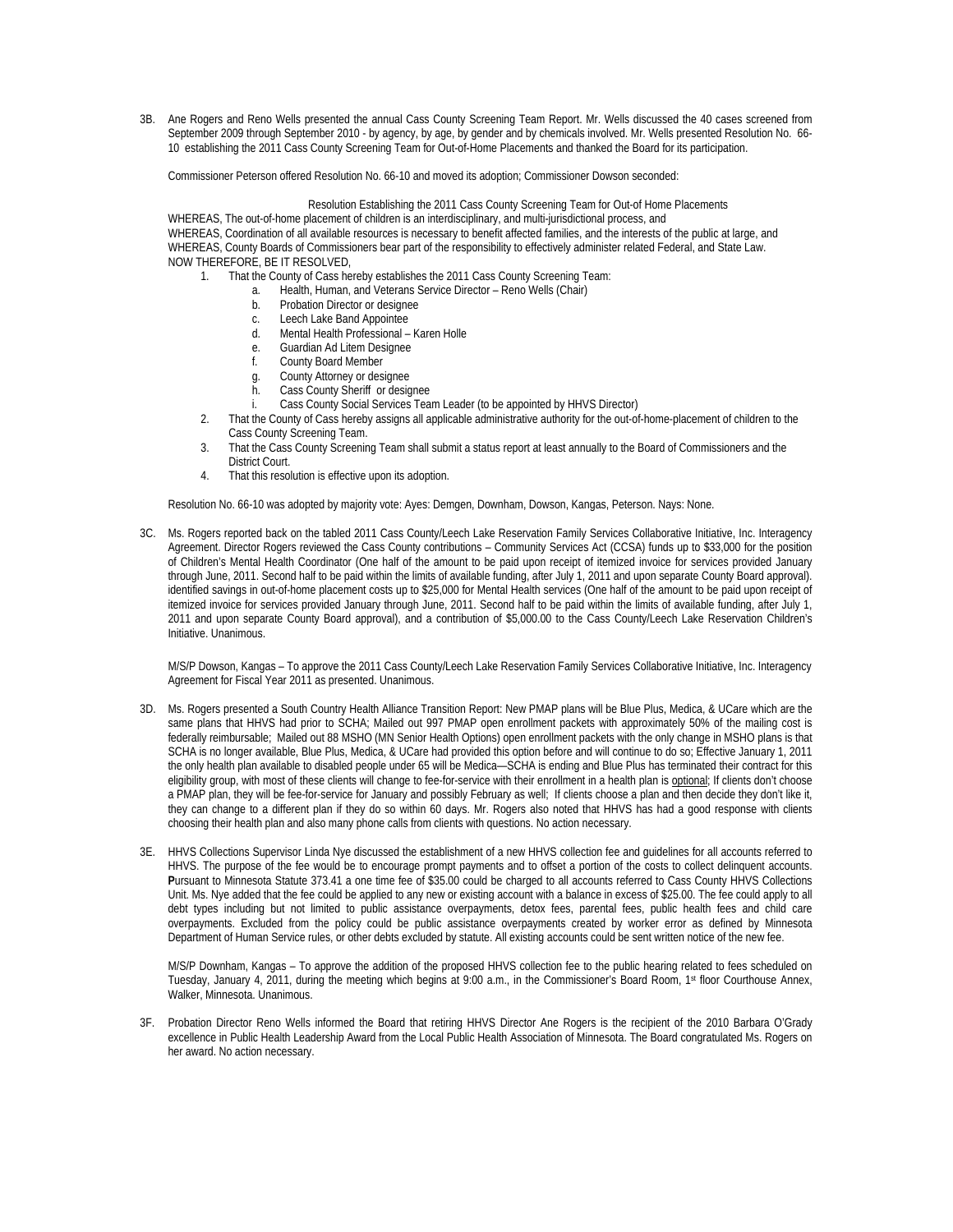4A. County Planner-Solid Waste Administrator Paul Fairbanks reported to the Board a request by the Longville City Council for Cass County to assist in planning and zoning functions. Mr. Fairbanks added that after presentation to the City Planning Commission last summer, the City Council passed a motion to request Cass County ESD to develop and implement an agreement that would allow Cass County ESD to provide services on a fee-based schedule. The process would work very similar to the existing arrangement with City of East Gull Lake.

M/S/P Dowson, Downham – To approve the Planning and Zoning Administration Service Agreement with the City of Longville as presented. Unanimous.

4B. Mr. Fairbanks informed the Board that Cass County is scheduled to receive \$300,000 in FY 2011 Legislative and Citizens Commission for Minnesota Resources (LCCMR) funding for the second phase of the Donated Conservation Easement project, "Conserving Sensitive and Priority Shorelands". The 3-year MNDNR/LCCMR work plan specifies Cass County will subcontract with the Minnesota Land Trust to provide services on 12 to 15 conservation easements to assess conservation values, review easement drafts and supporting documentation.

 M/S/P Dowson, Peterson – To approve the contract with the Minnesota Land Trust not to exceed \$15,000.00 for the Conservation Easement Project Assistance beginning January 1, 2011 through June 20, 2012. Unanimous.

4C. John Sumption of Sumption Environmental presented the preliminary Gull Lake Micropolitan Area Cooperative Agreement with Cass and Crow Wing Counties, the Cities of East Gull Lake, Lakeshore and Nisswa, and Fairview Township. Mr. Sumption added that the entities have actively participated as Partners in the Gull Lake Micropolitan Pilot Project to achieve the goals of developing model wastewater and storm water standards, common planning definitions and processes, a multi-jurisdictional trail network, and model conservation development guidelines. The local units of government have focused on sharing resources, conserving funds by increased efficiency, and enhancing customer service. Mr. Sumption also invited the Board to the Gull Lake Micropolitan Meeting set for December 20, 2010 beginning at 1:00 p.m., Nisswa, MN.

 M/S/P Kangas, Peterson – To approve the preliminary Gull Lake Micropolitan Area Cooperative Agreement with Crow Wing County, the Cities of East Gull Lake, Lakeshore and Nisswa, and Fairview Township as presented. Unanimous.

 Mr. Sumption also presented the Gull Lake Walking and Biking Trail Cooperative Agreement for Cass County, Crow Wing County, the Cities of East Gull Lake, Lakeshore, Nisswa, and the Township of Fairview. The Cooperative Agreement will enhance recreational experiences for residents and visitors, coordinate trail-wide administration. Site-specific management will remain with the local units of government.

M/S/P Downham, Kangas - To approve the preliminary Gull Lake Walking and Biking Trail Cooperative Agreement for the Gull Lake Walking and Biking Trail with Crow Wing County, the Cities of East Gull Lake, Lakeshore, Nisswa, and the Township of Fairview as presented. Unanimous.

5A. Highway Engineer Dave Enblom presented a request from Paul & Diane Hipsher to vacate a portion of the existing highway right of way adjacent to their property along (0.26 acres) CSAH#54 in Wabedo Township.

Commissioner Dowson offered Resolution No. 67-10 and moved its adoption, Commissioner Peterson seconded:

PURSUANT TO MN. STAT. 163.11 Subd.4, it appears to the Cass County Board of Commissioners, State of Minnesota; that a portion of the existing right-of-way for the road hereinafter described should be vacated; NOW THEREFORE, be it resolved that Cass County Board of Commissioners, State of Minnesota, that the road described as follows to-wit: All right, title, and interest lying beyond 60 feet right of the centerline of County State Aid Highway 54, described as beginning and Engineer's centerline station 242 + 47 and ending at Engineer's centerline station 245 + 97, located in Section 3, Township 140 North, Range 28 West, shall be and hereby is vacated.

Resolution No. 67-10 adopted by majority vote: Ayes: Demgen, Downham, Dowson, Kangas, Peterson. Nays: None.

5B. Mr. Enblom presented a request from the City of East Gull Lake to utilize Conservation Fund 73 in the amount of \$70,000.00. Mr. Enblom reported that these funds would match other sources and complete the system westerly to Fairview Township and Southerly to Sylvan Township. Mr. Yochum explained three pending voluntary septic system inspection projects - Ten Mile ISTS in the amount of \$5,000 with a 50% local match ; Lake Margaret ISTS in the amount of \$4,350 with a 75% local match ; and Sylvan Lake ISTS in the amount of \$3,250 with a 75% local match. Chief Financial Officer Larry Wolfe reviewed the Conservation Fund #73 activity for FY2010.

M/S/P Downham, Peterson – To approve the request from the City of East Gull Lake for funding from Conservation Fund #73 in the amount of \$70,000.00 for Phase 4 and Phase 5 to construct a multiuse year-round recreation trail. Unanimous.

M/S/P Kangas, Downham – To approve the request from ESD for funding from Conservation Fund #73 for Ten Mile Lake ISTS inspections in the amount of \$5,000; Lake Margaret ISTS inspections in the amount of \$4,350; and Sylvan Lake ISTS inspections in the amount of \$3,250. Unanimous.

6A. Sheriff Randy Fisher reviewed the history and current status of the ARMER (Allied Radio Matrix Emergency Response) Project including the most recent ARMER Implementation Committee Report of November 19, 2010. Rey Freeman of GeoComm commented on the project time table. Kerry Swenson provided a detailed listing of radio and paging equipment to be provided to 31 public safety responders based in Cass County. Chris Lentz of Motorola, Inc. explained the change order process in the event that the final quantities vary from current estimates and the current promotional discounts. Sheriff Fisher presented a revised project budget dated November 30, 2010 in the amount of \$4,824,228 and recommended entering into an equipment purchase contract of \$3,522,831. with Motorola, Inc. based on the State of MN contract less promotional discounts.